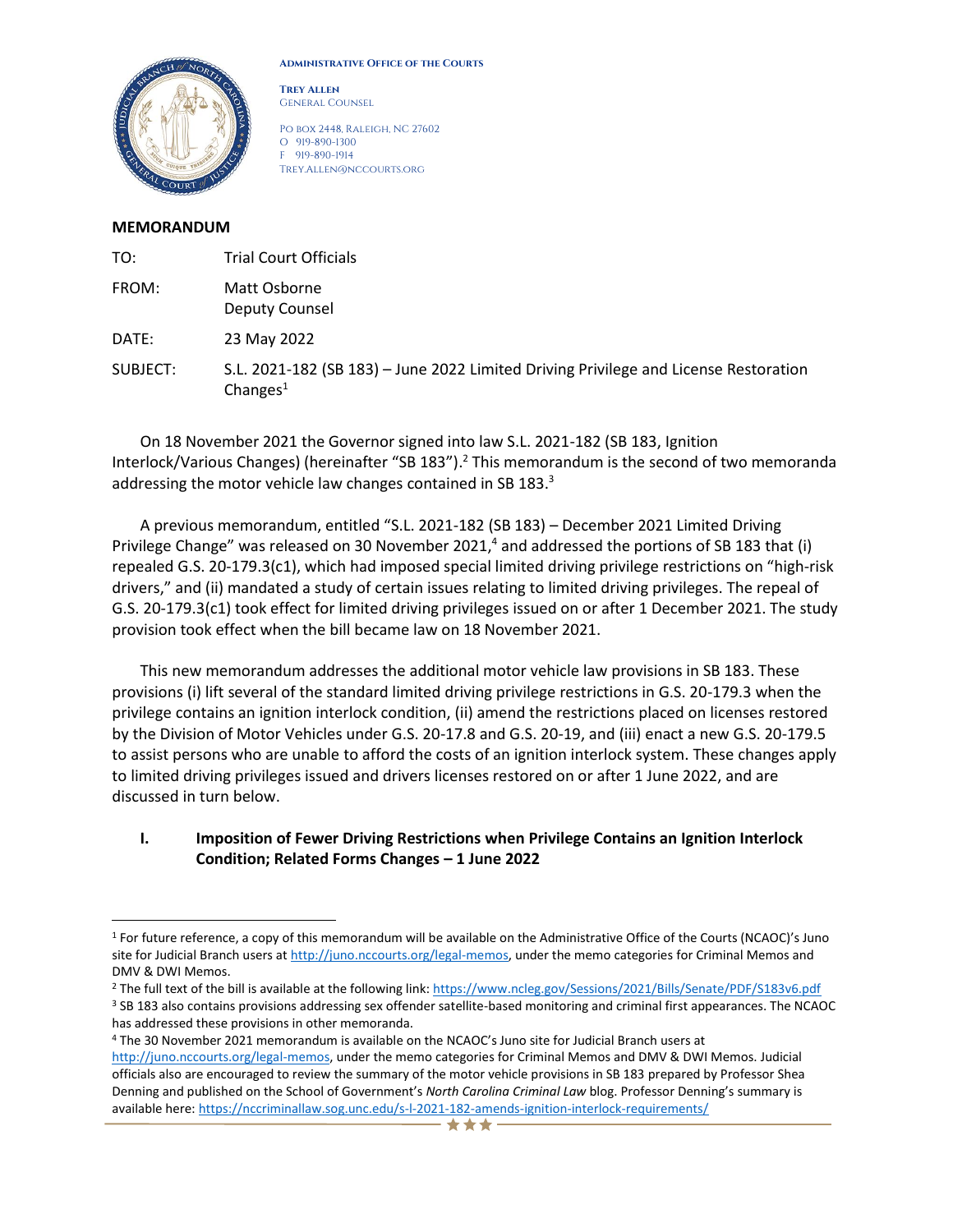Under current law, a limited driving privilege issued under G.S. 20-179.3 is subject to a number of restrictions on the purposes and times of driving. These include the following:

- subsection (a) (recitation of essential driving purposes);
- subsection (f) (general restriction to driving for essential purposes as listed in subsection (a));
- subsection (g) (restrictions governing work-related driving during standard working hours);
- subsection (g1) (restrictions governing work-related driving during non-standard working hours); and
- subsection (g2) (restrictions governing driving for the purposes of household maintenance, community service, Alcohol and Drug Education Traffic School, substance abuse assessment or treatment, education, and religious worship).

Section 1.(b) of SB 183 amends G.S. 20-179.3(g3) (which authorizes the court to impose an interlock condition in its discretion) and G.S. 20-179.3(g5) (which mandates an interlock condition for a person convicted under G.S. 20-138.1 who had an alcohol concentration of 0.15 or more) to provide that when the limited driving privilege contains an ignition interlock condition, the limitations set forth in subsections (a), (f), (g), (g1), and (g2) do not apply so long as the person is operating the designated vehicle with a functioning interlock device. Accordingly, for privileges issued under G.S. 20-179.3 on or after 1 June 2022, a person whose privilege contains an interlock condition will have greater driving freedom than a person whose privilege does not contain an interlock condition.

This change will apply not only to privileges issued under G.S. 20-179.3 for persons convicted of impaired driving, but also to other limited driving privilege authorizations that feed into G.S. 20-179.3. These include privileges for revocations arising from the following:

- a conviction in another state or federal court for an offense substantially similar to G.S. 20-138.1 (see G.S. 20-179.3(b)(1));
- $\blacksquare$  a conviction of an underage alcohol offense (see G.S. 18B-302(g) and G.S. 20-17.3);
- a conviction of the offense of driving after consuming while under age 21 (see G.S. 20-13.2(a) and G.S. 20-138.3(d));
- a chemical analysis willful refusal (see G.S. 20-16.2(d) and (e1));
- a pretrial civil revocation (see G.S. 20-16.5(e), (f), and (p)); and
- a second or subsequent conviction of an open container violation (see G.S. 20-17(a)(12) and G.S. 20-138.7(h)). 5

To account for this change, the NCAOC has revised several limited driving privilege forms for privileges issued on or after 1 June 2022. These forms are as follows:

<sup>5</sup> The court also may impose an interlock condition under G.S. 20-179.3(g3) in a limited driving privilege for a felony probationer (see G.S. 15A-1331.1(b) & (d), G.S. 20-15.1, and G.S. 20-179.3(b)(2); see also form AOC-CR-318), but it does not appear that this would afford the defendant any greater freedom to drive. This is because SB 183 does not amend the last sentence of G.S. 20- 179.3(b)(2), which will continue to provide that a limited privilege granted to a felony probationer whose license has been revoked under G.S. 15A-1331.1(b) "must restrict the person to essential driving related to the purposes listed [in G.S. 20- 179.3(b)(2)]." Accordingly, it appears that even if the court were to impose an interlock condition in a privilege for a person revoked under G.S. 15A-1331.1(b), the person still would be limited to the essential driving purposes specified in G.S. 20- 179.3(b)(2) – namely, driving to support dependents, to remain gainfully employed, and to provide transportation to a health care facility for a dependent who requires serious medical treatment. For this reason, the NCAOC has not revised form AOC-CR-318. Relatedly, G.S. 20-166(e) authorizes a limited driving privilege for a person with a first conviction under G.S. 20-166(a1) (failing to stop when the driver's vehicle is involved in a crash resulting in injury), and this privilege feeds into G.S. 20- 179.3(b)(2), which is the provision that addresses limited driving privileges for felony probationers. So, it appears that an interlock condition also would not afford greater driving freedom for a G.S. 20-166(e) privilege holder. There currently is no NCAOC form for this G.S. 20-166(e) privilege.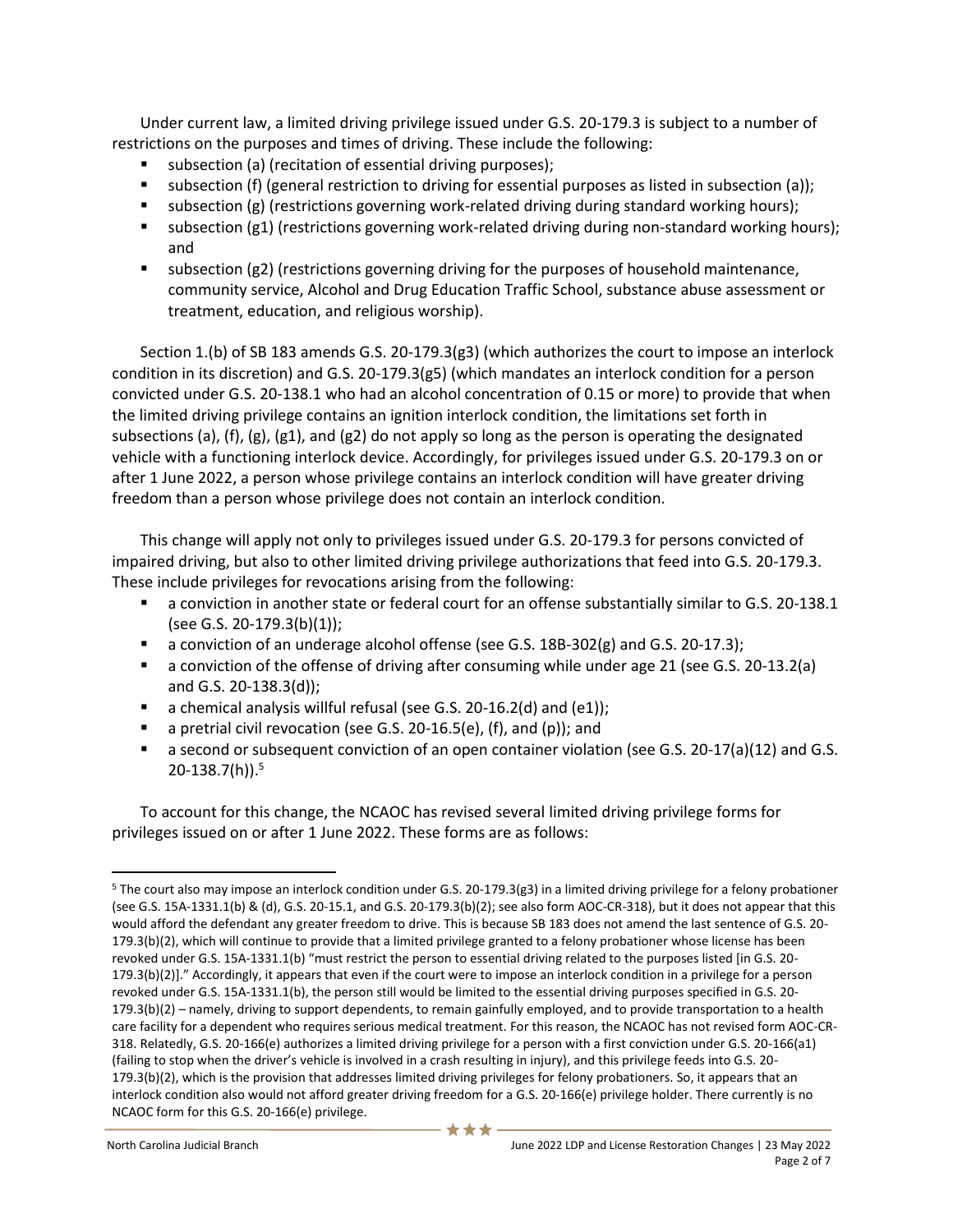- **AOC-CR-312** This is the limited driving privilege form for revocations arising from convictions for the following:
	- □ driving while impaired under G.S. 20-138.1;
	- □ commercial driving while impaired under G.S. 20-138.2;
	- □ driving after consuming while under the age of 21 under G.S. 20-138.3;
	- □ a second or subsequent offense of transporting an open container of alcohol under G.S. 20- 138.7(a);
	- □ providing alcohol to an underage person under G.S. 18B-302(a1); and
	- □ aiding or abetting an underage alcohol violation under G.S. 18B-302(c).

This form is designed for use when the court does not impose an ignition interlock restriction. The NCAOC has made technical and conforming changes to the form.

- **EXTER-340** This is the companion form to the CR-312. It is designed for use when the court does impose an ignition interlock condition. The NCAOC has revised the form to reflect the fewer driving restrictions that apply to a person whose privilege requires the installation and use of an interlock device.
- **AOC-CR-313 (new A and B versions)** This is the limited driving privilege form for a person who is revoked under G.S. 20-16.2 for willfully refusing a chemical analysis. For privileges issued on or after 1 June 2022, the NCAOC has separated this form into a CR-313A version for use when the court does not impose an ignition interlock condition, and a CR-313B version for use when the court does impose an ignition interlock condition.
- **EXPLOM-CVR-9** This is the limited driving privilege application for use by a person who has a civil revocation under G.S. 20-16.5. The NCAOC has made only technical changes to this form.
- **AOC-CVR-10 (new A and B versions)** This form covers a person with a standard 30-day or 45 day civil revocation. For privileges issued on or after 1 June 2022, the NCAOC has separated this form into a CVR-10A version for use when the court does not impose an ignition interlock condition, and a CVR-10B version for use when the court does impose an ignition interlock condition.
- **AOC-CVR-11 (new A and B versions)** This form covers a person with an indefinite civil revocation. For privileges issued on or after 1 June 2022, the NCAOC has separated this form into a CVR-11A version for use when the court does not impose an ignition interlock condition, and a CVR-11B version for use when the court does impose an ignition interlock condition.
- **AOC-CV-350** This is the limited driving privilege application used by North Carolina residents revoked as the result of a conviction in the courts of another state or in federal court. The NCAOC has made only clarifying changes to this form.
- **AOC-CV-352 (new A and B versions)** This form covers a North Carolina resident with a conviction in another jurisdiction of an offense substantially similar to driving while impaired under G.S. 20-138.1. For privileges issued on or after 1 June 2022, the NCAOC has separated this form into a CV-352A version for use when the court does not impose an ignition interlock condition, and a CV-352B version for use when the court does impose an ignition interlock condition.

A final change that SB 183 makes in the limited driving privilege context is an amendment to G.S. 20- 179.3(g5) (the mandatory interlock provision) to require that the interlock device be set to prohibit driving with an alcohol concentration greater than 0.02. Under current law, this setting is 0.00. This change will apply to limited privileges issued on or after 1 June 2022. The revised CR-340 and the new CR-313B will account for this change by referencing a restriction of 0.02 in a new option specific to mandatory ignition interlocks under G.S. 20-179.3(g5) that will appear on side two of both forms.

女女女·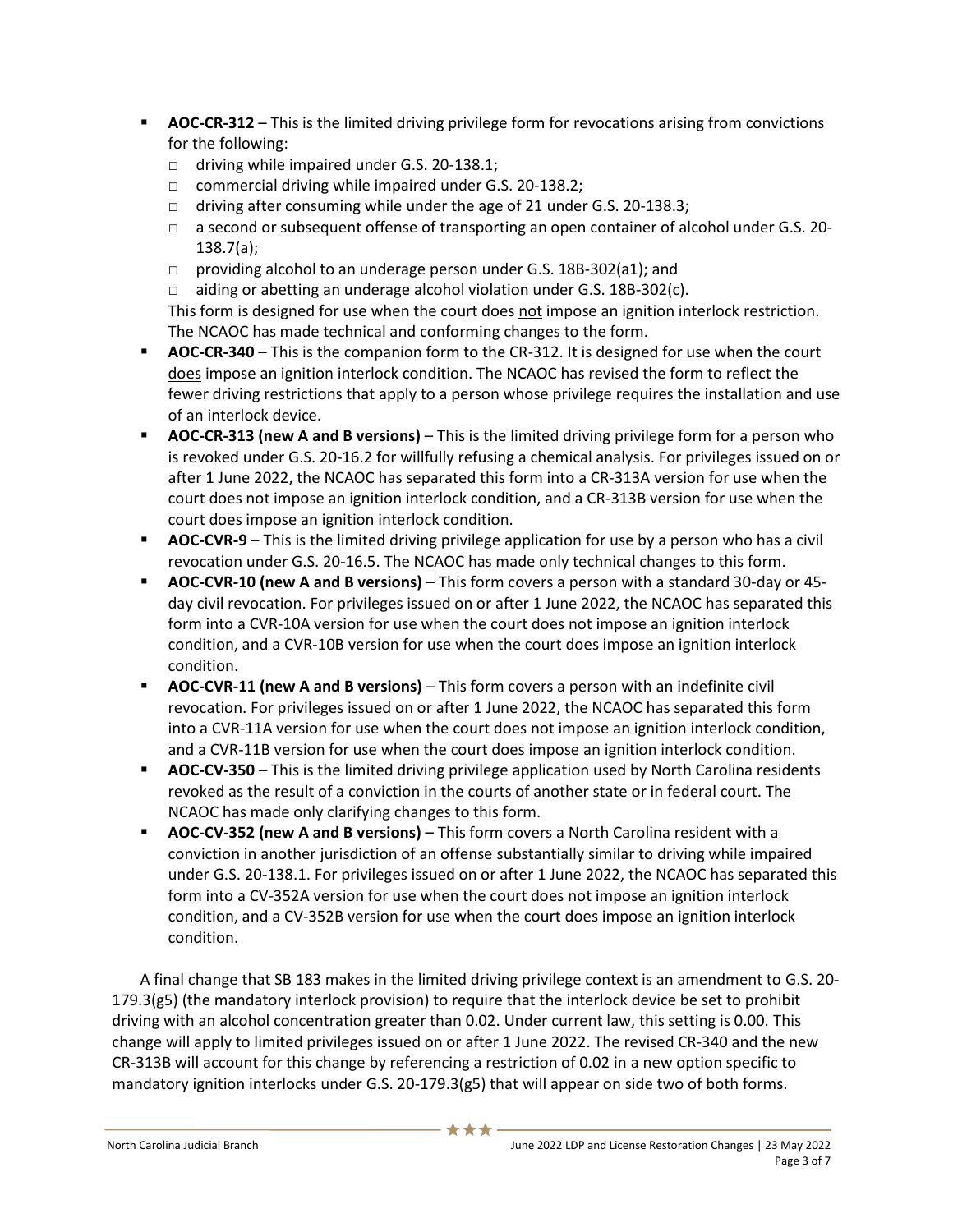The NCAOC will release these new and amended forms shortly before 1 June 2022. The NCAOC's Business Analysis and Process Management Division will provide notice via email once it has posted the forms for use.

# **II. G.S. 20-17.8 and G.S. 20-19 Restored License Changes; Related Change to Form AOC-CVR-1A – 1 June 2022**

Sections 1.(c) and 1.(d) of SB 183 amend G.S. 20-17.8 ("Restoration of a license after certain driving while impaired convictions; ignition interlock") and G.S. 20-19 ("Period of suspension or revocation; conditions of restoration"), respectively, to amend the conditions that are imposed on licenses restored under these statutes.

These changes, which are discussed below, apply to licenses restored under G.S. 20-17.8 and G.S. 20-19 on or after 1 June 2022.

## Changes for Licenses Restored Pursuant to G.S. 20-17.8

G.S. 20-17.8 applies to a person whose license is revoked as the result of a conviction of impaired driving under G.S. 20-138.1, and for whom any of the following is true:

- the person had an alcohol concentration of 0.15 or more;
- the person has been convicted of a prior offense involving impaired driving, and this prior offense occurred within seven years immediately preceding the date of the offense for which the person's license currently has been revoked; or
- $\blacksquare$  the person was sentenced to Aggravated Level One punishment under G.S. 20-179(f3).

The statute also applies to a person whose license is revoked as the result of a conviction of habitual impaired driving under G.S. 20-138.5.

G.S. 20-17.8(b) provides that when DMV restores the license of a person who is subject to G.S. 20- 17.8, the restored license must contain an ignition interlock requirement. G.S. 20-17.8(b) also imposes an alcohol concentration restriction on the restored license. SB 183 amends G.S. 20-17.8 to address (i) the vehicles on which the person must have an ignition interlock installed and (ii) the alcohol concentration restriction imposed:

- **interlock installation on designated vehicles**: Under current law, a person to whom G.S. 20-17.8 applies "shall have all registered vehicles owned by that person equipped with a functioning ignition interlock system." SB 183 amends G.S. 20-17.8(c1) to provide instead that a person subject to G.S. 20-17.8 "shall designate in accordance with the policies of the Division [of Motor Vehicles] any registered vehicles owned by that person that the person operates or intends to operate and have the designated vehicles equipped with a functioning ignition interlock system." The bill makes conforming changes to other portions of G.S. 20-17.8(c1) and to G.S. 20- 17.8(j).
- **uniform alcohol concentration restriction**: Under current G.S. 20-17.8(b)(3), the person may not drive with an alcohol concentration of 0.04 or greater, or greater than 0.00, depending on the particular factors that apply to the person whose license is being restored. SB 183 amends G.S. 20-17.8(b)(3) to mandate a uniform restriction of 0.02 for all licenses restored under G.S. 20- 17.8. Accordingly, a person whose license is restored under G.S. 20-17.8 may not drive with an alcohol concentration of 0.02 or greater.

\*\*\*\*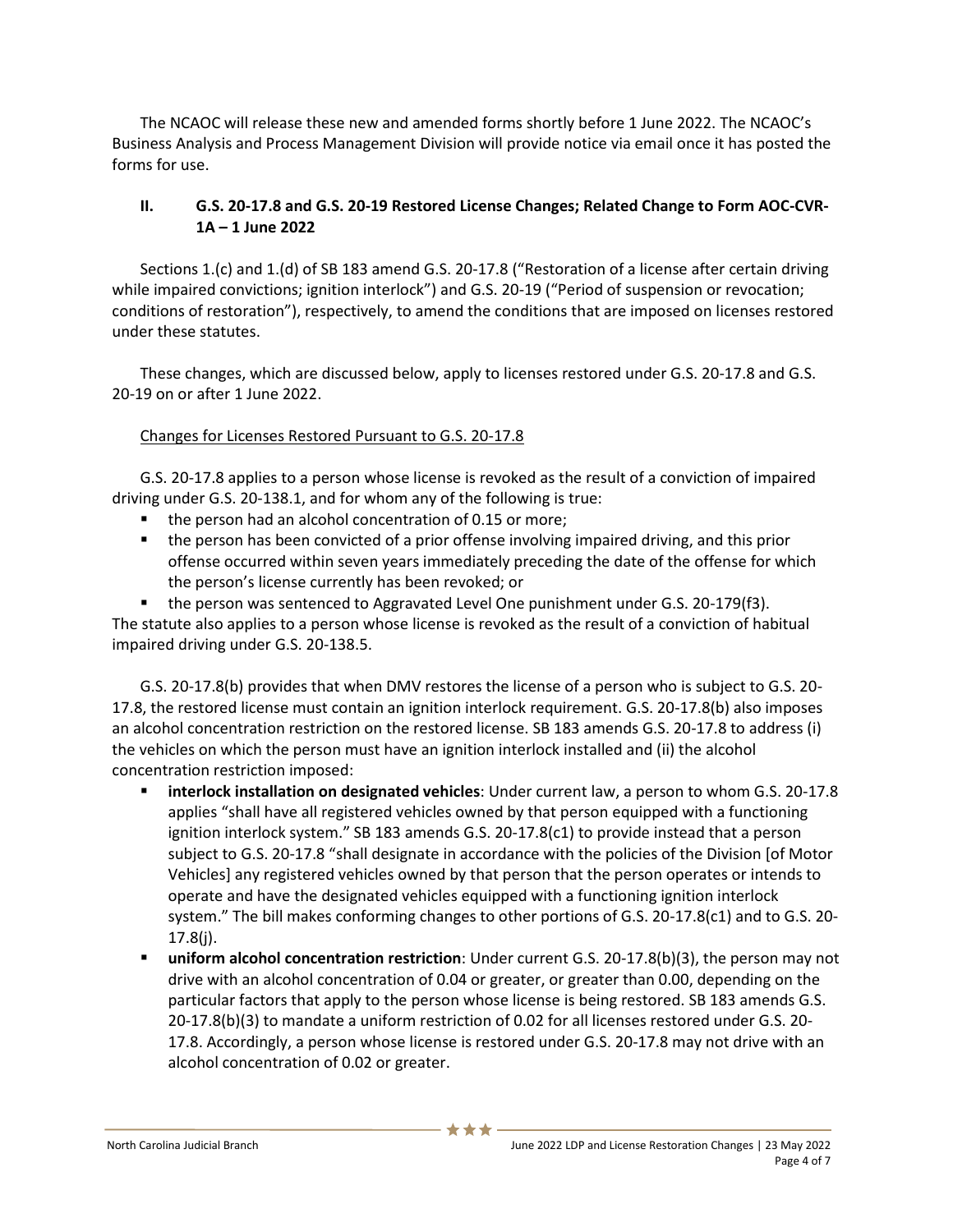# Changes for Licenses Restored Pursuant to G.S. 20-19

G.S. 20-19 governs the duration of license suspensions and revocations, and the conditions imposed on licenses restored by DMV. G.S. 20-19(c3) applies to persons whose licenses are revoked pursuant to the following:

- G.S. 20-13.2(a) (*i.e.*, a conviction of driving after consuming while less than 21 years of age pursuant to G.S. 20-138.3);
- G.S. 20-23 when the offense involved impaired driving (*i.e.*, a conviction in another state of an impaired driving offense);
- G.S. 20-23.2 (*i.e.*, a conviction in federal court of an impaired driving offense);
- G.S. 20-17(a)(2) (*i.e.*, a conviction of impaired driving under G.S. 20-138.1, or a conviction of impaired driving in a commercial motor vehicle under G.S. 20-138.2 where the person's alcohol concentration was 0.06 or greater);
- G.S. 20-17(a)(1) when the offense involved impaired driving (*i.e.*, a conviction of manslaughter or negligent homicide resulting from the operation of a motor vehicle when the offense involved impaired driving);
- G.S. 20-17(a)(9) when the offense involved impaired driving (*i.e.*, a conviction of death by vehicle or serious injury by vehicle under G.S. 20-141.4 when the offense involved impaired driving);
- G.S. 20-138.5 (*i.e.*, a conviction of habitual impaired driving); and
- G.S. 20-19(c3) itself (*i.e.*, a situation where the person is revoked for violating a restriction on a license previously restored under subsection (c3)).

SB 183 amends G.S. 20-19(c3) to address (i) the alcohol concentration restrictions that apply to licenses restored under G.S. 20-19(c3) and (ii) the person's agreement to submit to a chemical analysis as a condition of restoration.

# *a. G.S. 20-19(c3) alcohol concentration restriction changes*

G.S. 20-19(c3)(3) currently requires a license restriction prohibiting driving with an alcohol concentration of greater than 0.00 when DMV restores the license of a person to which one of the following applies:

- The person was convicted of driving while impaired in a commercial motor vehicle (G.S. 20-138.2), habitual impaired driving (G.S. 20-138.5), driving after consuming while less than 21 years of age (G.S. 20-138.3), felony death by vehicle (G.S. 20-141.4(a1)), or manslaughter or negligent homicide resulting from the operation of a motor vehicle when the offense involved impaired driving; or
- **DMV previously restored the person's license under G.S. 20-19(c3), and the person has been** revoked under G.S. 20-19(c3) for violating a restriction of the restored license.

Section 1.(d) of SB 183 makes two changes to G.S. 20-19(c3)(3). First, SB 183 removes from the coverage of (c3)(3) persons convicted of driving after consuming while less than 21 years of age under G.S. 20-138.3. (SB 183 addresses these persons in a new G.S. 20-19(c3)(3a), discussed below.) Second, SB 183 increases the alcohol concentration limit to 0.02 (*i.e.*, the person is prohibited from driving with an alcohol concentration of greater than 0.02) for licenses that DMV restores under (c3)(3).

As noted in the preceding paragraph, SB 183 enacts a new G.S. 20-19(c3)(3a) covering the restoration of the drivers license of a person convicted of driving after consuming alcohol or drugs while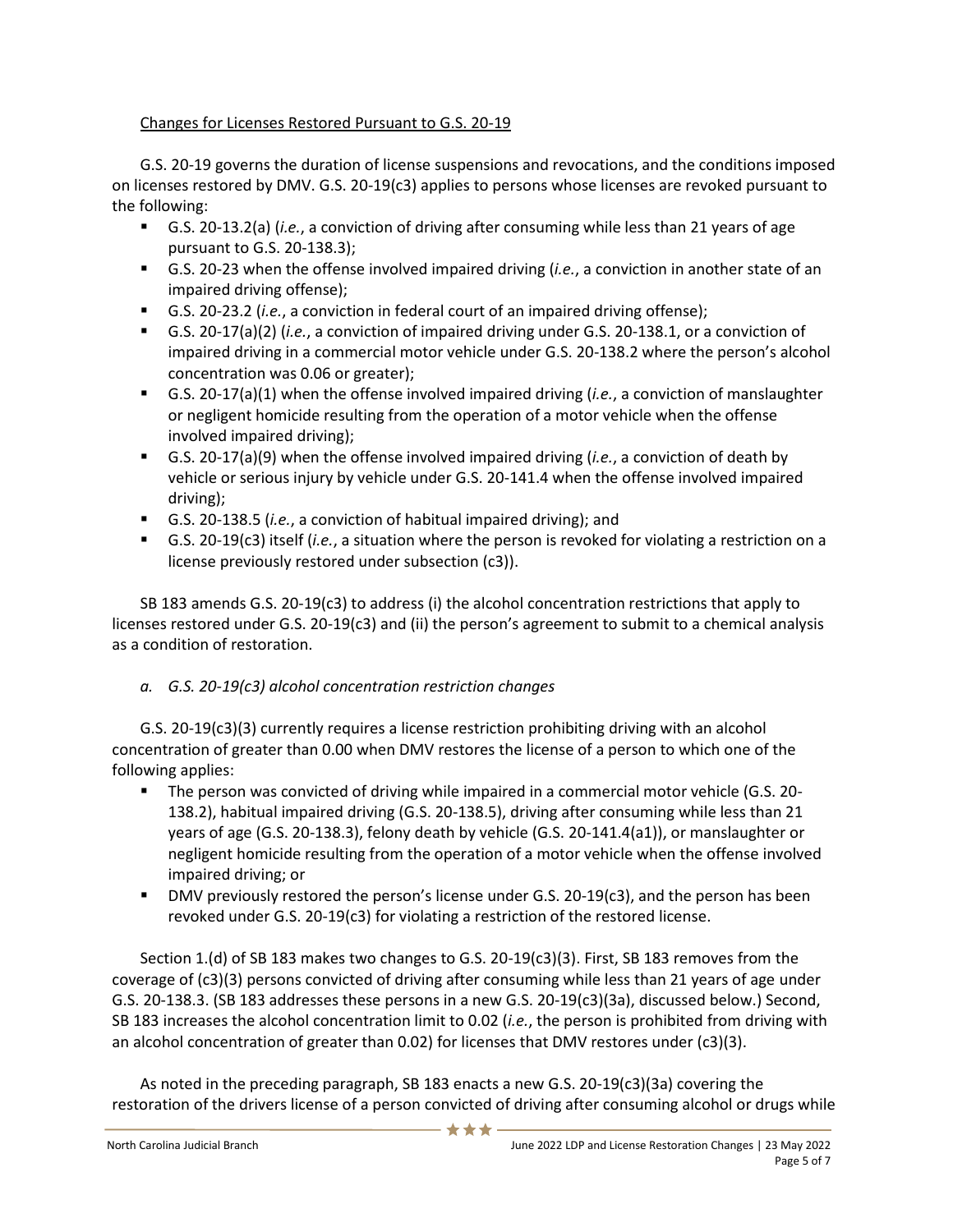under 21 years of age pursuant to G.S. 20-138.3 (or revoked under G.S. 20-23 or G.S. 20-23.2 due to a conviction in another state or federal court of an offense substantially similar to G.S. 20-138.3). The new (c3)(3a) requires that the restored license contain a restriction that prohibits driving with an alcohol concentration of greater than 0.00.

SB 183 also adds a new G.S. 20-19(c3)(5) providing that when DMV restores a drivers license under G.S. 20-17.8 requiring installation of an ignition interlock system, the restored license must prohibit driving with an alcohol concentration of 0.02 or more. This provision tracks the changes to G.S. 20-17.8 discussed earlier in this memorandum.

### *b. G.S. 20-19(c3) agreement to submit to chemical analysis*

Under current law, a person seeking restoration under G.S. 20-19(c3) "must agree to submit to a chemical analysis in accordance with G.S. 20-16.2 at the request of a law enforcement officer who has reasonable grounds to believe the person is operating a motor vehicle on a highway or public vehicular area *in violation of the restriction specified in this subsection*." (Emphasis added.) SB 183 amends this language to read as follows: "[T]he person seeking restoration of a license must agree to submit to a chemical analysis in accordance with G.S. 20-16.2 at the request of a law enforcement officer who has reasonable grounds to believe the person is operating a motor vehicle on a highway or public vehicular area *while consuming alcohol or at any time while the person has remaining in the person's body any alcohol or controlled substance previously consumed*." (Emphasis added.)<sup>6</sup>

### Change to Form AOC-CVR-1A

To account for the changes for restored licenses described above, DMV has established two new license restriction codes – restriction code 25 (alcohol concentration of 0.02) and restriction code 26 (alcohol concentration of 0.02 plus ignition interlock). The NCAOC has added these two new restrictions to the list in instruction no. 4 on side two of form AOC-CVR-1A. The NCAOC will make this new version of the form available shortly before 1 June 2022, and the NCAOC's Business Analysis and Process Management Division will provide notice via email once it has posted the form for use.

## **III. New G.S. 20-179.5 Ignition Interlock Affordability Provision – 1 June 2022**

Section 1.(e) of SB 183 enacts a new G.S. 20-179.5 to address persons who are unable to afford the costs associated with an ignition interlock device. The new statute provides as a general rule that the costs associated with an ignition interlock condition imposed by the court system or DMV "shall be paid by the person ordered to install the system," and that the interlock vendor will collect these costs "under terms agreed upon by the ignition interlock system vendor and the person required to install the ignition interlock system."

Notwithstanding this general rule, the new G.S. 20-179.5 provides that a person who is ordered by the court or DMV to install an ignition interlock device, but who is unable to afford the associated costs, may apply to the interlock vendor for a waiver of a portion of these costs. 7 In order to request a waiver, the person must complete and submit to the vendor an affidavit form promulgated by DMV. The person

<sup>6</sup> SB 183 also makes technical and clarifying changes to G.S. 20-19(c5), (d), (e1), (i), and (k).

<sup>7</sup> Note that the application is presented to the interlock vendor. The court system is not involved in the interlock costs waiver process.